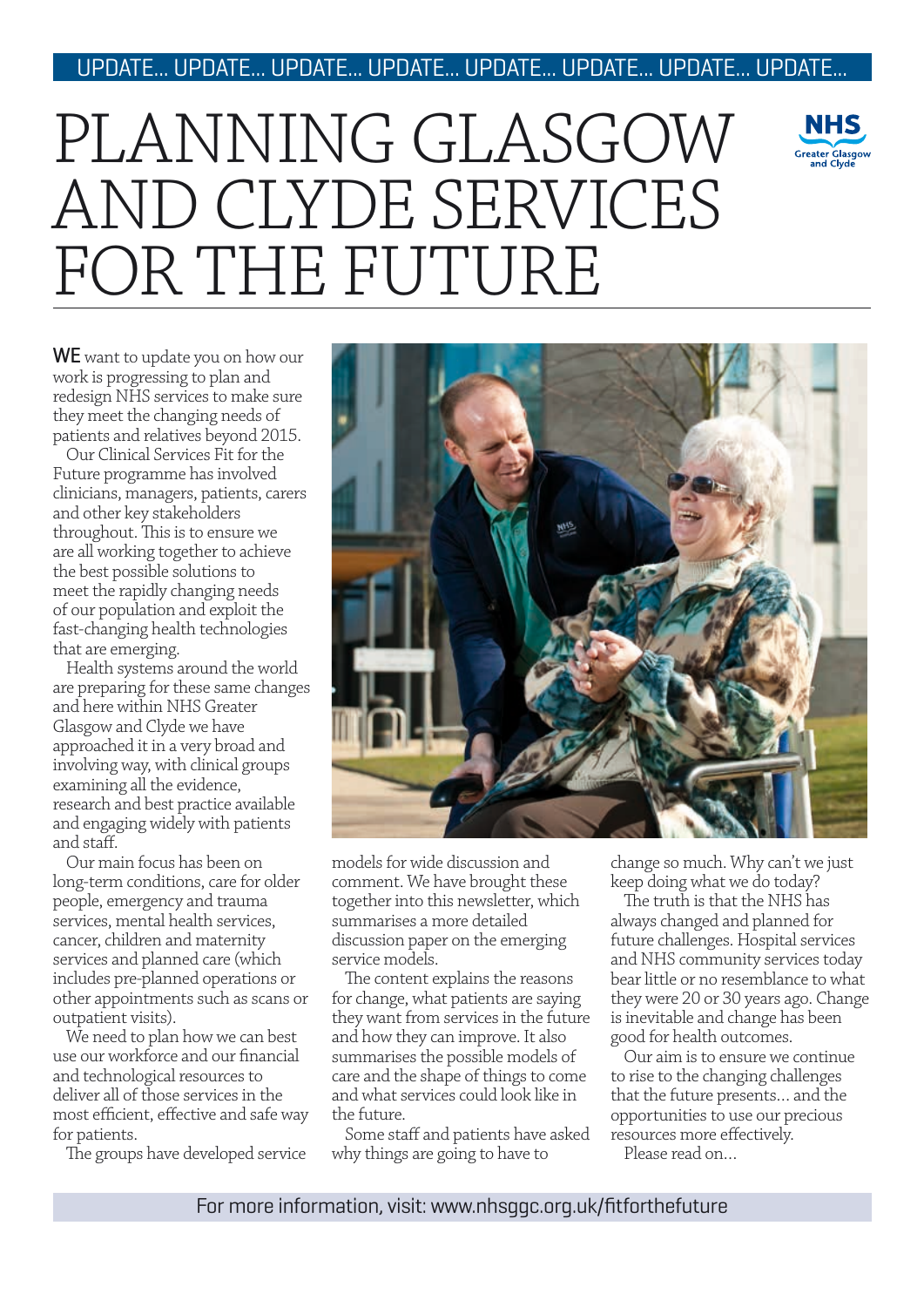### THE REASONS WE NEED TO CHANGE THE WAY WE PROVIDE SERVICES IN THE VERY NEAR FUTURE…



- The health needs of our population are significant and changing.
- We need to do more to support people to manage their own health and prevent crisis.
- There is growing pressure on primary care and community services.
- Our services are not always organised in the best way for patients – we need to ensure it is as easy to access support to maintain people at home, when clinically appropriate, as it is to make a single phone call to send them to hospital.
- We need to do more to make sure that care is always provided in the most appropriate setting.
- We need to provide the highestquality specialist care.
- Increasing specialisation needs to be balanced with the need for co-ordinated care which takes an overview of the patient.
- Healthcare is changing and we need to keep pace with best practice and standards.
- We need to support our workforce to meet future changes.

### What our patients say when asked what services should be like in the future…



"I know who the main person in charge of my care is. I have one first point of contact. They understand both me and my condition."

"The professionals involved with me talk to each other. I can see that they work as a team."

"I understand my condition

–––––––––––––––––––––––––

and am supported to manage my care."

### ––––––––––––––––––––––––– "Having someone identified to help co-ordinate my care is important."

––––––––––––––––––––––––– "Receiving care in a specialist unit is fine as long as I can access local services for follow up and advice."

"There are no big gaps between seeing the doctor, going for tests and getting the results."

––––––––––––––––––––––––– "I am as involved in decision making as I wish to be." –––––––––––––––––––––––––

"Understanding who can help and support me, not just with my clinical care, is important."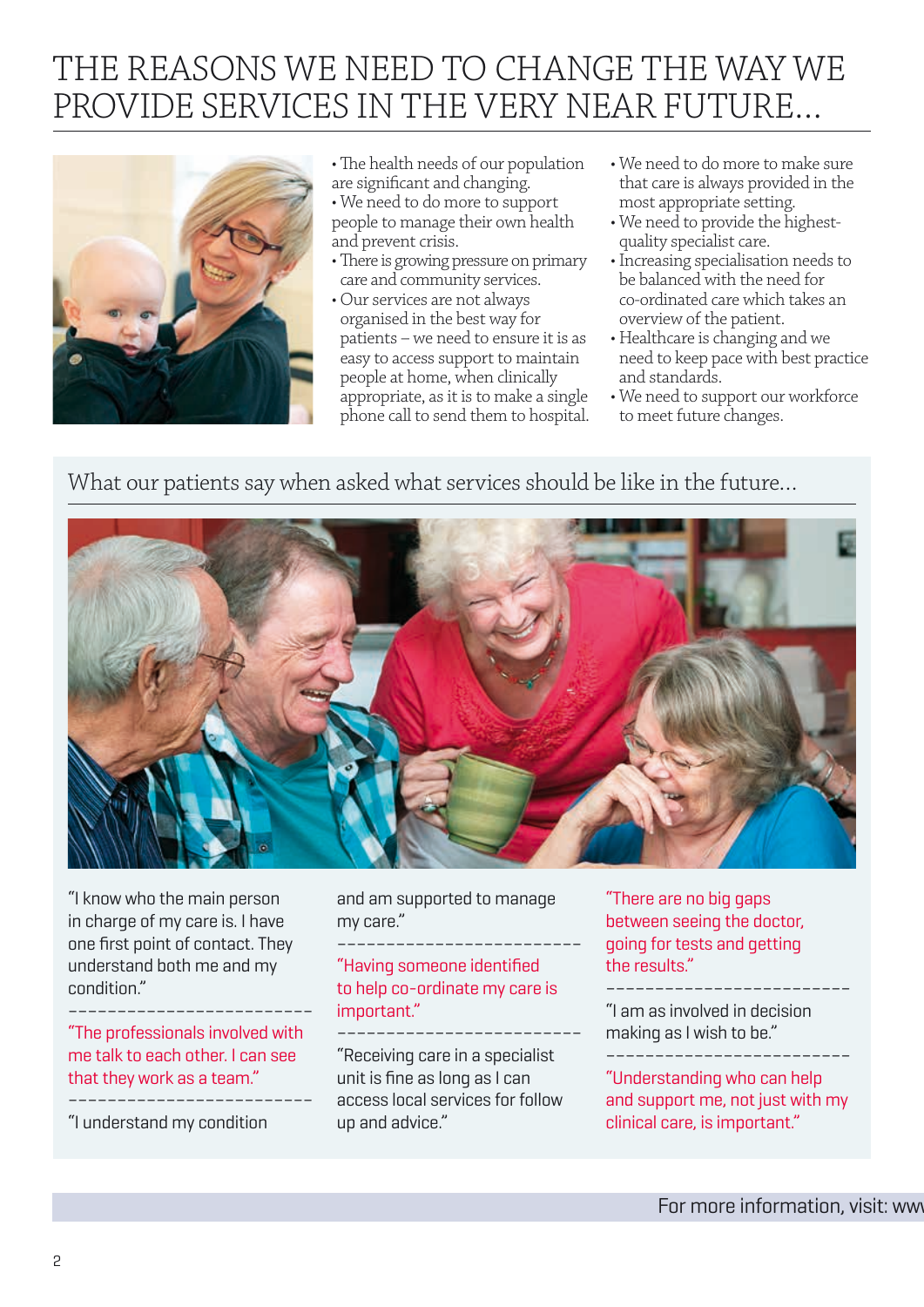

### AN 'INTERFACE' BETWEEN HOSPITAL AND COMMUNITY SERVICES

AT the moment, NHS "hospital" and "community" services are largely seen as separate and all too often this results in poor communication and a lack of joint planning across the system.

If we continue providing the same services in the same way, we risk entering a vicious circle where we need to invest more and more in hospital services, reducing our ability to develop community services, and treat people at home in the way they want to be supported.

We need to create new types of health services – building on the expertise of both community and hospital staff. These new services will support people to stay healthy and out of hospital and receive treatment or care where possible in a community setting.

We need to do more to stop people being admitted to hospital because it's the easy thing to do, not because it's the right thing to do.

Similarly, we know we need to do more to help people leave hospital more quickly and be supported in their homes or in their communities while they recover.

This new approach will see hospital doctors and GPs work together to improve communication, develop new types of care and manage better the needs of the patient – all based on what is best for the patient, not what suits old ways of working.

By bringing hospital and community together, we can put patients at the centre of our health service. This is good for our patients – it will put them in control of their own care, supported by the right health professional at the right time, and allow people to live fuller lives more independently.

The diagram below illustrates where we propose to develop our health service to better meet the needs of our population and the challenges ahead.

#### **Our aim is to deliver a system that:**

- Puts patients at the centre of everything we do.
- Supports families and carers to support patients.
- Leads to better health, especially where an individual has more than one health need.
- Is easier to understand and easier for people to find their way around than the current complex set up.
- Demolishes the information silos (or removes the blockages to sharing information) and creates systems so that all health professionals who need information on a patient, have it.
- Provides care in the most appropriate setting, relative to the patient's needs.

• Makes best use of available resources with care focused on early intervention, better co-ordination of more complex cases and a reduction in duplication of care.

So what might that service look like? Turn to the back page…

#### WHAT NEEDS TO BE IN PLACE TO CHANGE WHAT WE DO?



### w.nhsggc.org.uk/fitforthefuture